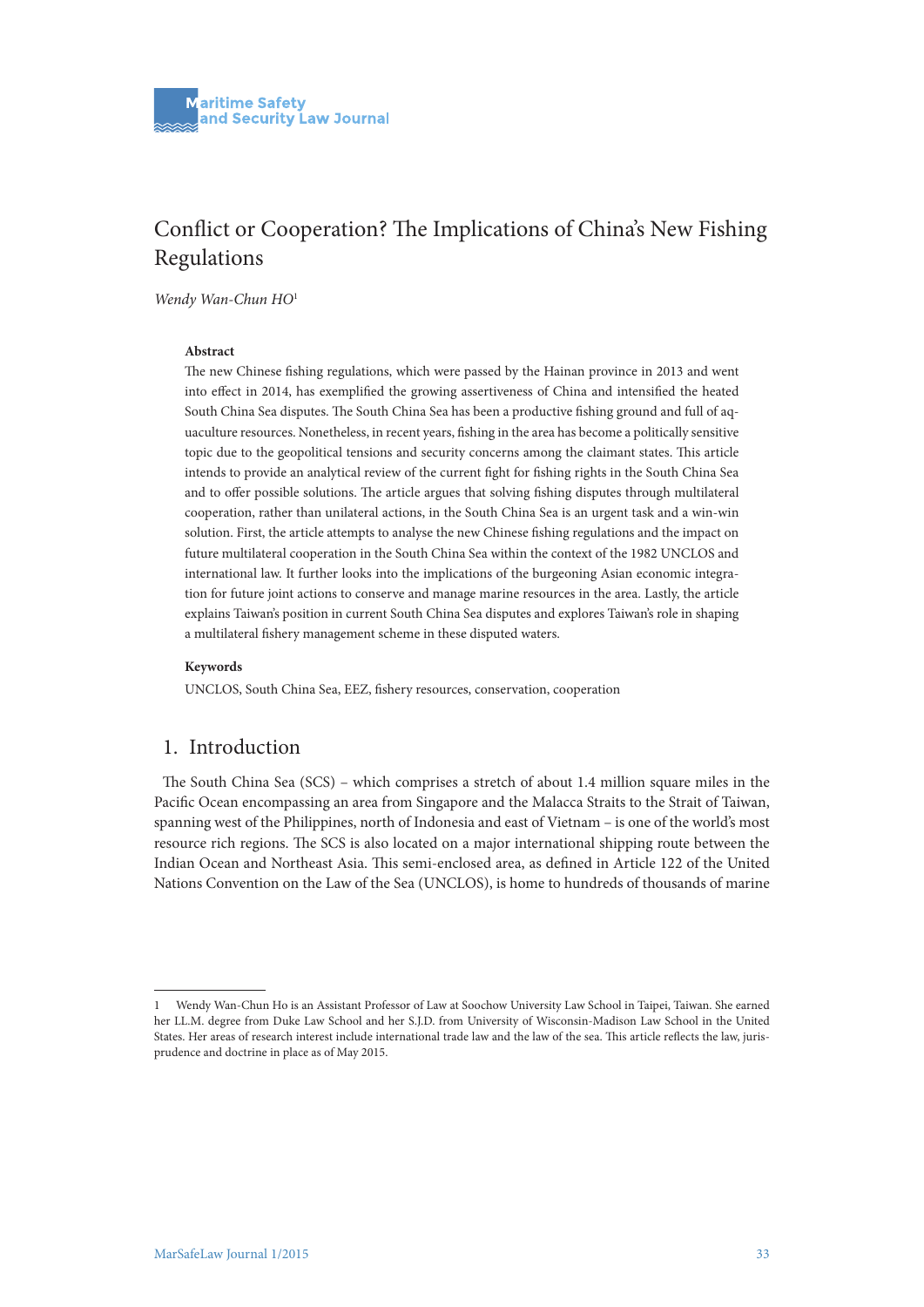species and encompasses a tremendous diversity of ecosystems.2 Its rich marine resources provide its bordering states with food security and serve as an important source of economic growth contributing to income and employment. For example, it is estimated that the bordering countries of the SCS produce nearly a quarter of the world's caught tuna, including three quarters of the world's production of canned tuna.<sup>3</sup> The SCS has proved to be a productive fishing ground and is full of aquaculture resources. Nonetheless, in recent years, fishing in the area has become a politically sensitive topic due to the geopolitical tensions and security concerns among the claimant states.<sup>4</sup>

The bordering states have sought every opportunity not only to claim sovereignty in the territorial disputes but also to fight for exclusive rights to the rich maritime resources in the SCS. While vast benefits are generated by fishing in the SCS, the area's integrity is threatened due to destructive fishing methods, decades of intensive fishing and marine pollution. The ongoing tensions in the area have also hindered comprehensive surveys and cooperation schemes in the exploration and conservation of fishery resources in the region. According to a recent study conducted by the Asia-Pacific Fishery Commission (APFC) of the Food and Agriculture Organization of the United Nations (FAO), China is by far the largest producer of captured fish in the region (15.7 million tonnes) representing 32 per cent of the total regional production.5 The same report also estimated that the majority of the stocks or species groupings in the SCS subregion are overfished or fully-fished. In some cases, the species groups are even scored as depleted.<sup>6</sup> The maritime disputes of the SCS are developing as areas of acute tension and political conflict. Nonetheless, the common interest of fishery conservation has often been overlooked. The lack of an agreement among the claimant states to manage jointly the fishery resources in the area has jeopardised the sustainability of the marine resources in the SCS.

The new Chinese fishing regulations, which were passed by the Hainan province and went into effect in 2014, have exemplified the growing assertiveness of China and intensified the heated SCS disputes. Since the announcement of the new fishing regulations of the Hainan Province, the regulations have been criticised as provocative by other claimant states in the SCS and the United States. The announcement of the new fishing regulations also raised concerns about China's effort to exercise jurisdiction over all fishing activities in the disputed SCS.7

<sup>2</sup> Alberto A Encomienda, 'The Marine Environmental Protection in the South China Sea: An UNCLOS Paradigm' in Myron H Nordquist and others (eds), *Recent Developments in the Law of the Sea And China* (Martinus Nijhoff 2006) 173; United Nations Convention on Law of the Sea (adopted 10 December 1982, entered into force 16 November 1994) 1833 UNTS 397, art 122.

<sup>3</sup> Song Yann-huei, 'A Marine Biodiversity Project in the South China Sea: Joint Made in the SCS Workshop Process' (2011) 26(1) The International Journal of Marine and Coastal Law 119, 121.

<sup>4</sup> ibid 143.

<sup>5</sup> UN FAO (Asia-Pacific Fishery Commission), 'Regional overview of fisheries and aquaculture in Asia and the Pacific 2012' (2012) 15 <www.fao.org/docrep/017/i3185e/i3185e00.pdf> accessed 20 July 2015.

<sup>6</sup> ibid.

<sup>7</sup> Taylor Fravel, 'Hainan's New Fishing Rules: A Preliminary Analysis' (*The Diplomat*, 10 January 2014) <http://thediplomat. com/2014/01/hainans-new-fishing-rules-a-preliminary-analysis/> accessed 30 May 2015.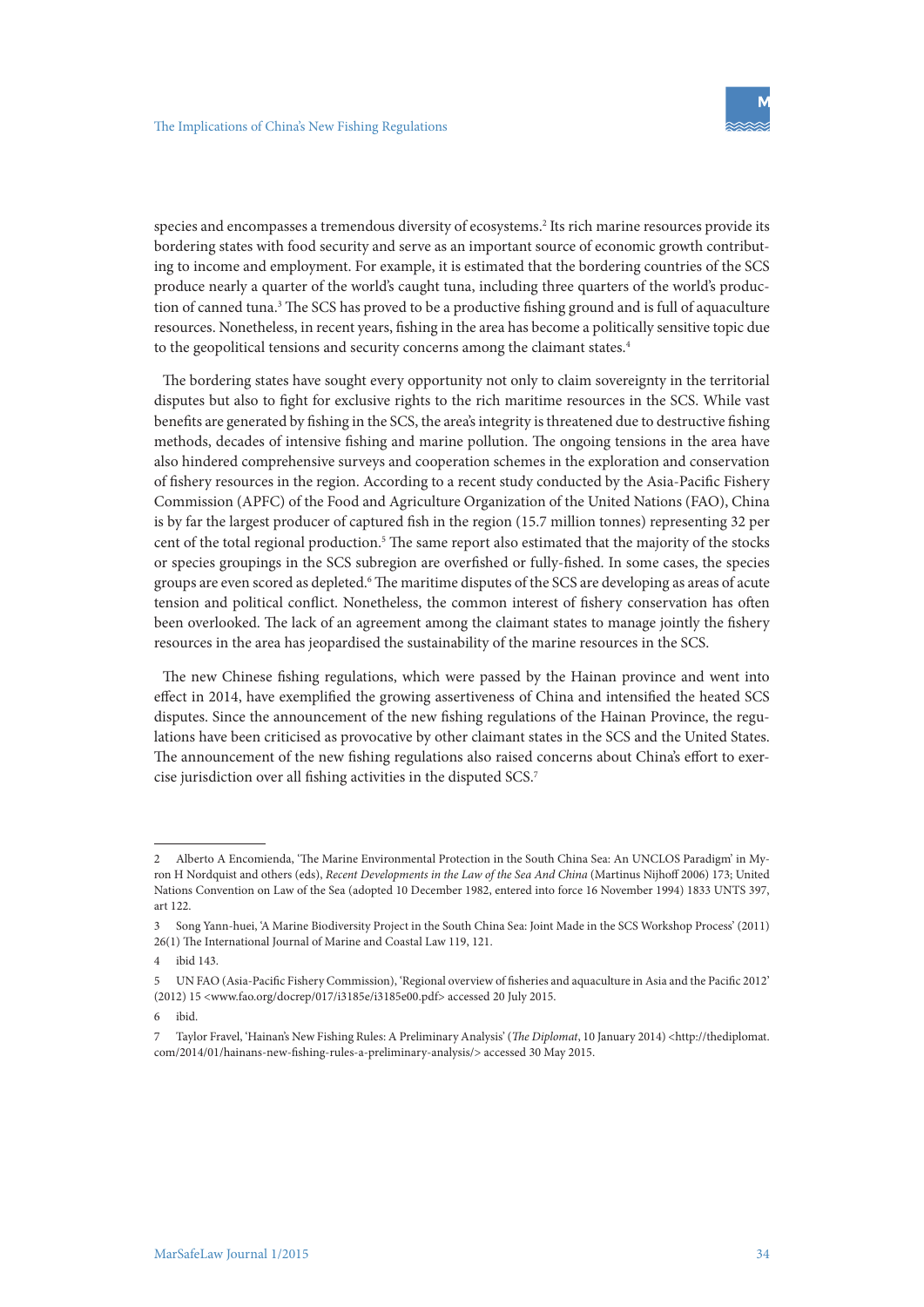This article intends to provide an analytical review of the current fight for fishing rights in the SCS and to offer possible solutions. It argues that solving fishing disputes through multilateral cooperation, rather than unilateral actions, in the SCS is an urgent task and a win-win solution. Despite the complicated territorial claims, the unity of ASEAN countries within the increasing Asian economic integration provides a good opportunity to induce China to form a cooperative framework for marine resource management in the disputed area. First, the article attempts to analyse the new Chinese fishing regulations and its impact on future multilateral cooperation in the SCS within the context of the 1982 UNCLOS and international law. It further looks into the implications of the burgeoning Asian economic integration for future joint actions to conserve and manage marine resources in the area. Lastly, the article explains Taiwan's position in current SCS disputes and explores Taiwan's role in shaping a multilateral fishery management scheme in these disputed waters.

#### 2. The new Hainan fishing regulations

#### 2.1 The purpose

The Hainan Provincial People's Congress amended the Hainan Province's implementation regulations (banfa, 办法) of China's national fishery law on 29 November 2013 and they took effect on 1 January 2014.<sup>8</sup> The new Hainan fishing regulations were passed to implement China's national fishery law in the province of Hainan. Article 1 of the Hainan fishing regulations states that one of the main purposes of the regulations is to secure and enhance the conservation and exploration of fishery resources in accordance with the rules under China's national fishery law. This provision of the new Hainan fishing regulations echoes the statement in Article 1 of China's national fishery law. It shows that the law seems to be formulated for the purposes of enhancing the protection, development and reasonable utilisation of fishery resources, developing artificial cultivation, protecting fishery workers' rights and interests, and boosting fishery production, so as to meet the requirements of the socialist construction and the needs of the people.<sup>9</sup>

#### 2.2 The scope of the regulations and the fishery: do the regulations cover the South China Sea?

Although China has not been able to provide concrete statements to support its territorial and maritime claims (referred to as the 'U-shaped line' or 'dashed line') in the SCS, China has still been

<sup>8</sup> No. 16 Announcement of the Standing Committee of the People's Congress of Hainan Province, 29 November 2013 (CN) <www.hainan.gov.cn:1500/data/law/2013/12/1900/> accessed 1 June 2015.

Art 1 of the China's national fishery law provides that 'the law is formulated for the purpose to enhance protection, value-added development and appropriate utilization of fishery resources, to develop artificial cultivation, to protect the legal rights of the producers of fishery products, to promote the development of fishery products in order to satisfy the socialist construction and the people's needs.' (translation by the author) 'Fisheries Law of the People's Republic of China' <www.soa. gov.cn/zwgk/fwjgwywj/shfl/201211/t20121105\_5200.html> accessed 1 May 2015.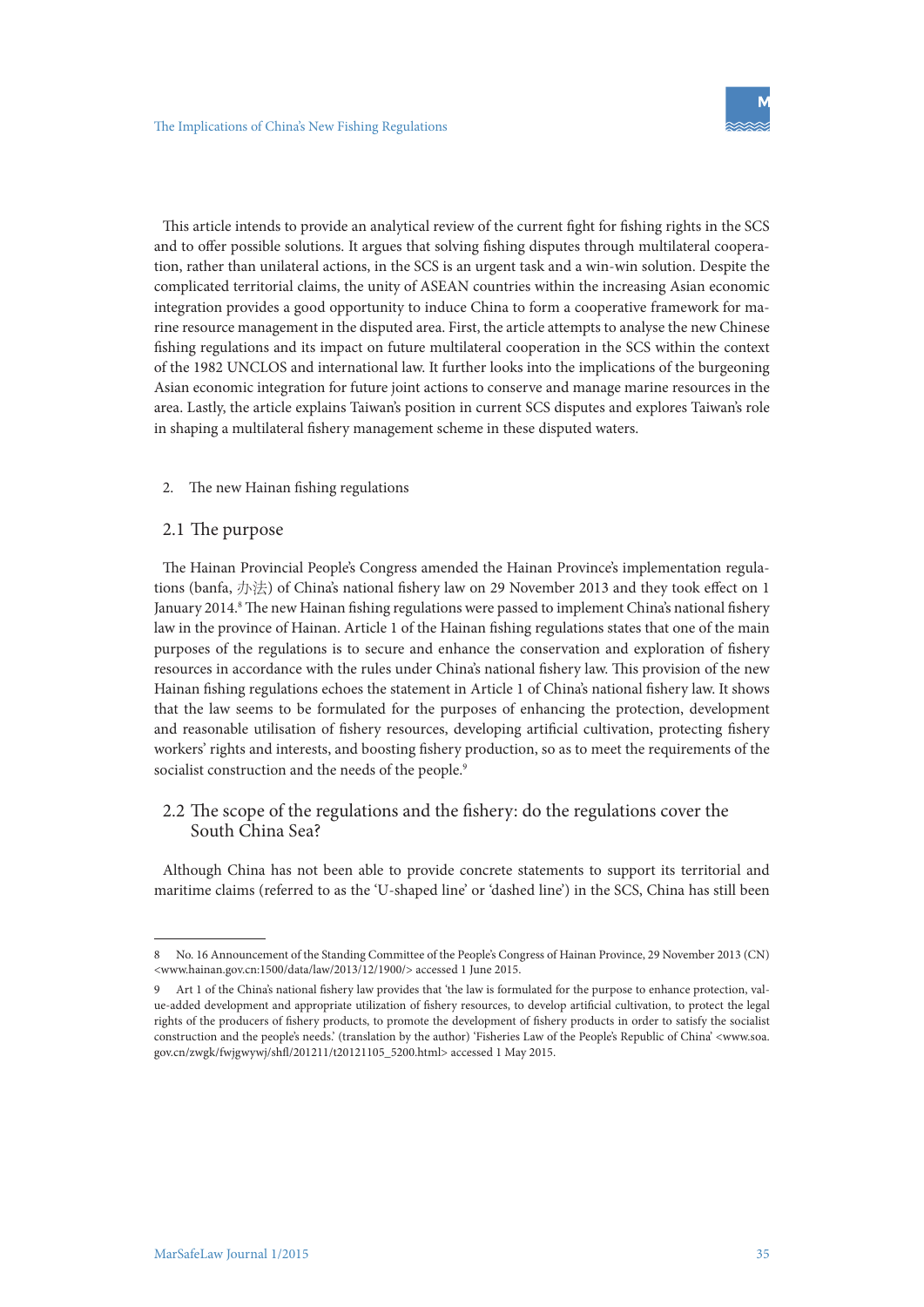insistent of its jurisdiction in the area.<sup>10</sup> In the new Hainan fishing regulations, Article 2 defines the scope of application of the new regulations. It provides that the fishing regulations apply to the methods of fishery production, management and conservation and other fishery related activities conducted in the internal waters, tidal flats and all other maritime areas within the jurisdiction of Hainan. According to China's claim, the jurisdiction of Hainan province covers Hainan Island, the Xisha (Paracel) Islands, the Zhongsha (Macclesfield) Islands and the Nansha (Spratly) Islands as well as their surrounding sea areas.<sup>11</sup> China further set up Sansha city to administer the Xisha, Zhongsha and Nansha islands and their surrounding waters in the SCS in 2012.12

Article 2 of China's national fishery law provides that the law applies to fishery production activities conducted in internal waters, tidal flats, territorial seas, the exclusive economic zone and all other waters within the jurisdiction of China. Article 14(3) of the implementation rules of China's national fishery law classifies the inshore and offshore fishing grounds of the SCS. It explains that the 'inshore fishing grounds' refer to the area on the Eastern side of 112 degrees East Longitude and inside the waters of 80 meter isobaths and the Western side of 112 degrees East Longitude and inside the waters of 100 meter isobaths of the SCS. The areas outside the inshore fishing grounds are thus the 'offshore fishing grounds'. Since the article does not set the outer limit of the offshore fishing grounds, the fishing grounds identified here in fact cover almost all areas of China's disputed 'U-shaped line' in the SCS and encroach on both Vietnam's and the Philippines' claims of exclusive economic zone (EEZ) areas.13

Additionally, China proclaimed 200 nautical miles of the EEZ and continental shelf in its declaration upon ratification of the 1982 UNCLOS in 1996.<sup>14</sup> China further enacted its Exclusive Economic Zone and Continental Shelf (EEZ/CS) Law in 1998 to ensure its sovereign rights and jurisdiction in its claimed EEZ and continental shelf. Article 2(1) of the EEZ/CS Law clarifies that China's EEZ extends as far as 200 nautical miles measured from the baseline. Article 3 emphasises that China enjoys sovereign rights to conserve, explore and exploit marine resources and has the right to exercise jurisdiction over marine scientific research and the protection of the marine environment in its EEZ. Article 5 further requires that foreign individuals or organisations conducting fishing activities in

<sup>10</sup> Robert Beckman, 'The UN Convention on the Law of the Sea and the Maritime Disputes in the South China Sea' (2013) 107 AJIL 142, 155.

<sup>11</sup> Decision of the  $7<sup>th</sup>$  National People's Congress of the People's Republic of China on the Establishment of the Hainan Province, 13 April 1988 (CN); 'Geographical location of Hainan Province described by the government of Hainan' <http:// en.hainan.gov.cn/englishgov/AboutHaiNan/200909/t20090910\_7125.html> accessed 2 June 2015.

<sup>12</sup> 'China establishes Sansha City' (*Xinhua News*, 24 July 2012) <http://news.xinhuanet.com/english/china/2012-07/24/c\_131734893.htm> accessed 30 May 2015.

<sup>13</sup> It is noteworthy that China and Vietnam reached a maritime delimitation agreement relating to the Gulf of Tonkin in 2000. The two sides also signed a fishery agreement the same year to cooperate in managing, conserving and exploiting the fishery resources in the Gulf of Tonkin (Beibu Gulf). Map of China's Dashed Line is available at <www.un.org/depts/los/ clcs\_new/submissions\_files/vnm37\_09/chn\_2009re\_vnm.pdf> accessed 25 July 2015.

<sup>14</sup> United Nations Division for Ocean Affairs and the Law of the Sea, China's Declaration upon Ratification of UNCLOS (7 June 1996) <www.un.org/depts/los/convention\_agreements/convention\_declarations.htm#China Upon ratification> accessed 2 June 2015.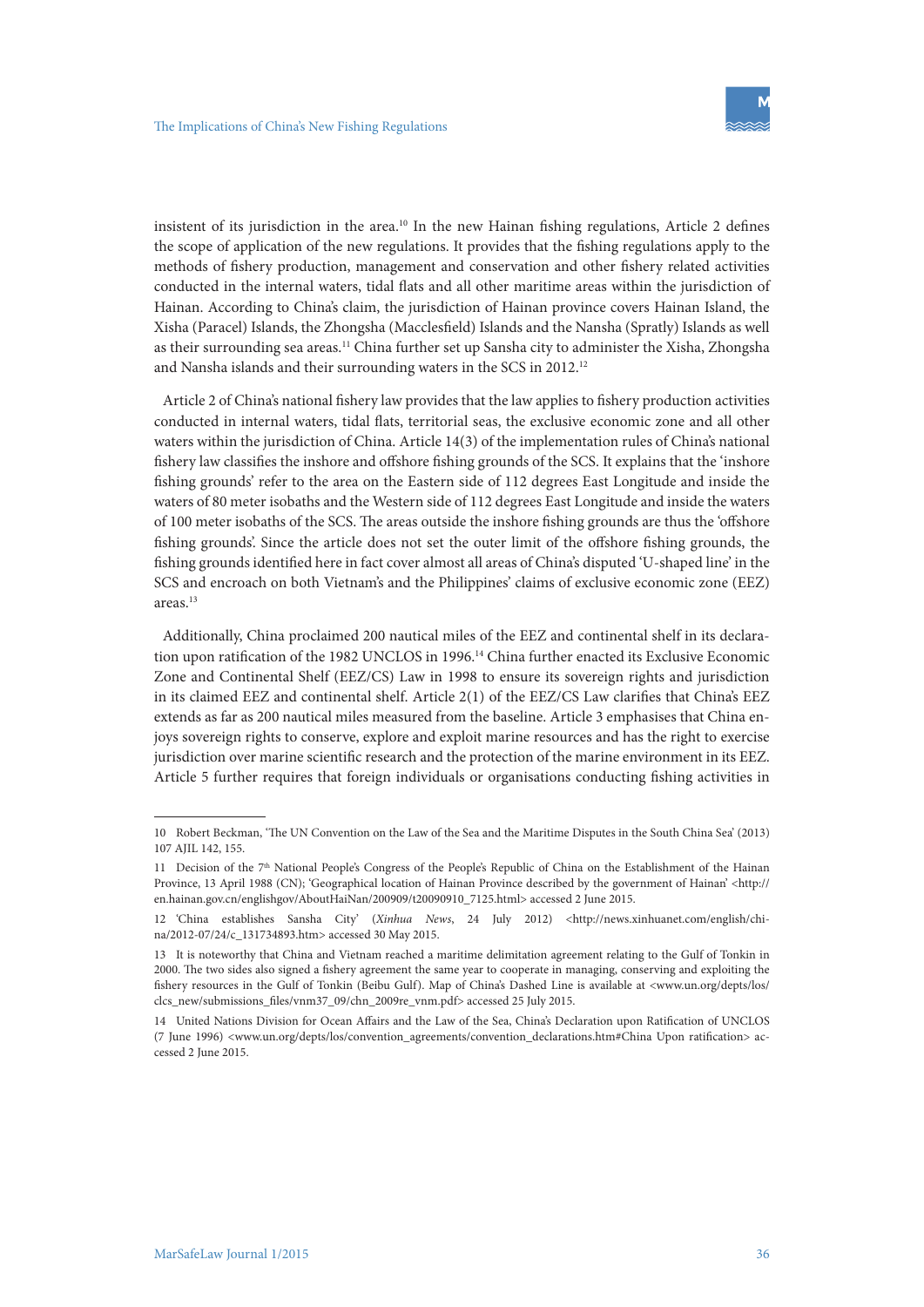

China's EEZ to seek approval from Chinese authorities and to comply with Chinese laws.

Also Article 2 of China's Territorial Sea and Contiguous Zone Law states that the land territory of China includes the Dongsha islands, Xisha islands, Zhongsa islands, Nansha islands and all other islands belonging to China. By specifically identifying the names of the islands in the SCS, China affirmed its sovereignty over these islands. The claim is reiterated in China's Notes Verbale in 2009, in which it insisted that 'China has indisputable sovereignty over the islands in the SCS and the adjacent waters, and enjoys sovereign rights and jurisdiction over the relevant waters.'15 China's 2011 Notes Verbale further clarified that China has indisputable sovereignty over Nansha Island. China's Nansha Island is fully entitled to territorial sea, EEZ and continental shelf based on the UNCLOS and China's EEZ/CS Law and Territorial Sea and Contiguous Zone Law.16

Therefore, under current Chinese laws, the maritime areas administered by the Hainan province constitute about 2,000,000 square kilometres, which is more than half of the SCS and covers all islands in the area. Regardless of the conflicting claims in the SCS, the scope of application of the new Hainan fishing regulations, according to China's claim, covers the disputed areas.17 With respect to the fishery administration, the structure of China's fishery management is a mixture of central and provincial governments' responsibilities. The central and provincial governments cooperate to carry out national fishery law enforcement. Article 6(3) of the new regulations states that in addition to specific sea areas designated to the fishery administration authority by the State Council, fishing production in the rest of the sea areas is administered and supervised by the fishery administration agency under the provincial government. Article 6 of the implementation rules of the national fishery law requires the fishery administration authority under the State Council to establish a fishery management agency in the sea area of the SCS. Hence, both Hainan province and the central government have the responsibility to administer and manage fishing activities and production in the SCS. The administrative areas of the provincial and central governments is defined based on the classification of the inshore and offshore fishing grounds described in the previous paragraph. The provincial government is entitled to administer fishing activities within the waters enclosed by a trawler restriction line and the inshore fishing grounds, while the central government governs the offshore fishing grounds.18

#### 2.3 Major disputed content of the new Hainan fishing regulations

The most controversial part of the new Hainan fishing regulations is that they require foreigners and foreign ships in the SCS to seek approval from the Chinese authority. According to Article 35 of the new regulations, all foreigners and foreign fishing vessels conducting fishing production and fishing resource surveys in the jurisdictional waters of the Hainan province must receive approval

<sup>15</sup> People's Republic of China, Note Verbale (7 May 2009) CML/18/2009.

<sup>16</sup> People's Republic of China, Note Verbale (14 April 2011) CML/8/2011.

<sup>17</sup> See (n 13).

<sup>18</sup> Guifang Xue, *China and International Fisheries Law and Policy* (Martinus Nijhoff 2005) 87.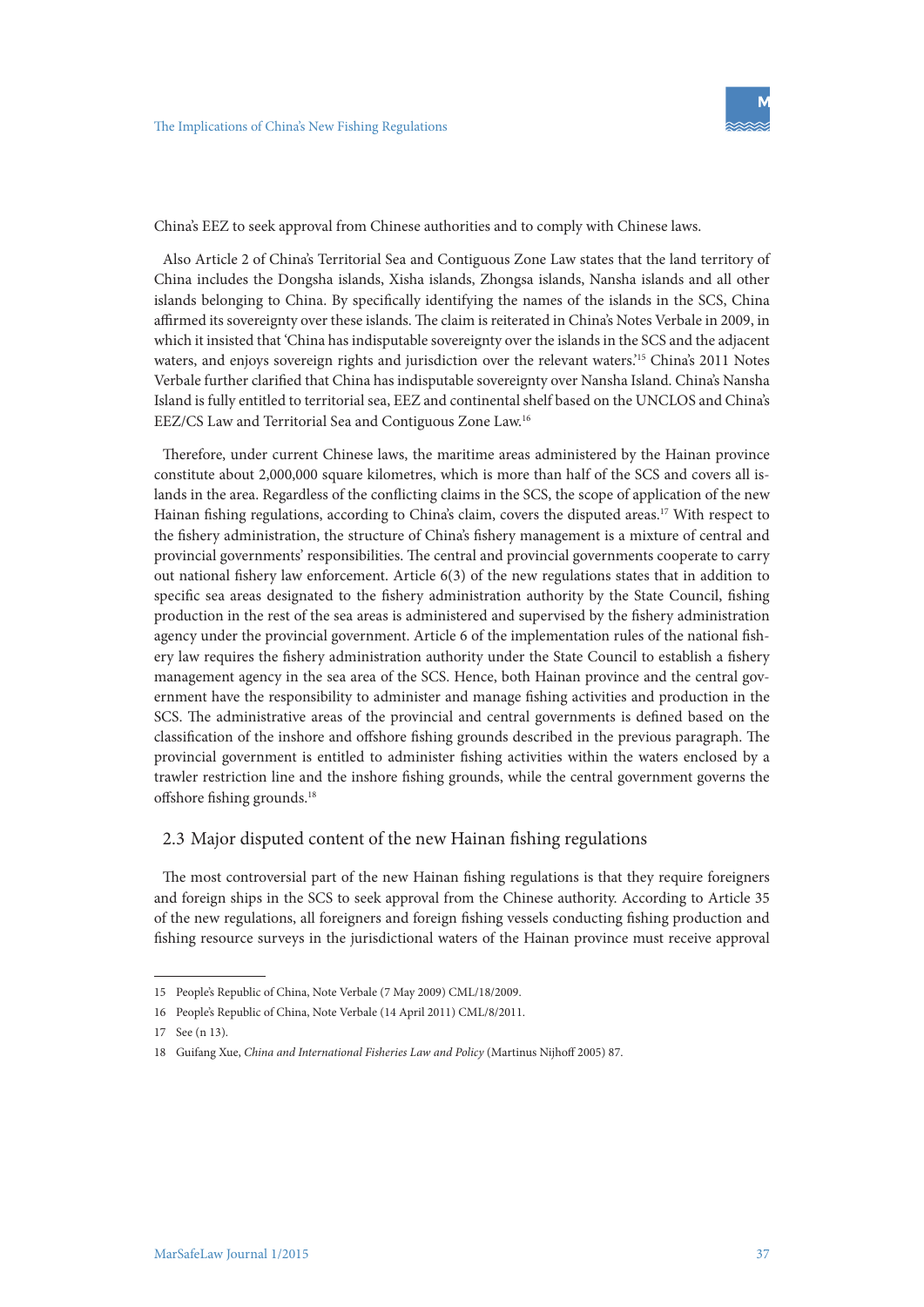from the relevant department of the State Council. This requirement was adopted to comply with Article 8 of China's national fishery law because the old Hainan fishing regulations (Article 21) only required that all vessels from other provinces and foreign vessels conducting fishing activities in Hainan jurisdictional waters seek approval from the relevant 'provincial authority' instead of the 'national authority'.19 Nonetheless, after the announcement of the new fishing regulations, neither the central government nor the provincial government of Hainan further specified which department of the State Council is entitled to grant approval and oversee the application process.

The Hainan regulations do not mention the legal liability of foreign fishing vessels that do not comply with the approval requirements. Nevertheless, Article 46 of China's national fishery law clearly indicates that foreigners and foreign fishing vessels conducting fishing activities and fishery resource surveys without prior authorisation may be expelled. The fishing catches and fishing gear are subject to confiscation and a 50,000 Yuan fine (in Renminbi currency) may be imposed. In a serious case, the fishing vessels may be confiscated and criminal charges may be filed.

After the new Hainan fishing regulations came into effect in 2014, the State Oceanic Administration announced that China planned to establish a regular patrol system in Sansha city to secure China's maritime interests. In May 2015, the city of Sansha commissioned an advanced law enforcement ship vessel with the support of the Ministry of Agriculture and the State Oceanic Administration to patrol the waters around Macclesfield Bank, claimed by China as Zhongsha.<sup>20</sup>

# 3. Current EEZ regime under the UNCLOS

To assess the Hainan fishing regulations involves a discussion of the issues of delimitation and the management of marine resources under the current UNCLOS EEZ regime. In an area of overlapping jurisdictions and shared resources, the implementation of the EEZ is likely to result in conflicts and controversies in fisheries policy because different countries have different perspectives on values regarding fishery resources and various capacities in regulating fishery activities.

#### 3.1 The current EEZ regime under the UNCLOS

The 1982 UNCLOS, which China signed in 1982 and ratified in 1996, $21$  creates a legal framework to govern the oceans and seas throughout the world. This universal legal structure has had significant influence on the structure of the international fishery regime and national fishery polices. The creation of the EEZ regime under the UNCLOS has emasculated the principle of freedom of fishery on the high seas. The new regime also represented a major shift in the regulation of oceans activities

<sup>19</sup> The original Hainan fishing regulations were passed in 1993 and first amended in 2008.

<sup>20</sup> Ben Blanchard and Huang Yan, 'China to start regular patrols from island in South China Sea' (*Reuters*, 21 January 2014) <www.reuters.com/article/2014/01/21/us-china-seas-idUSBREA0K0G220140121> accessed 1 June 2015.

<sup>21</sup> See China's Declaration upon Ratification of UNCLOS (n 14).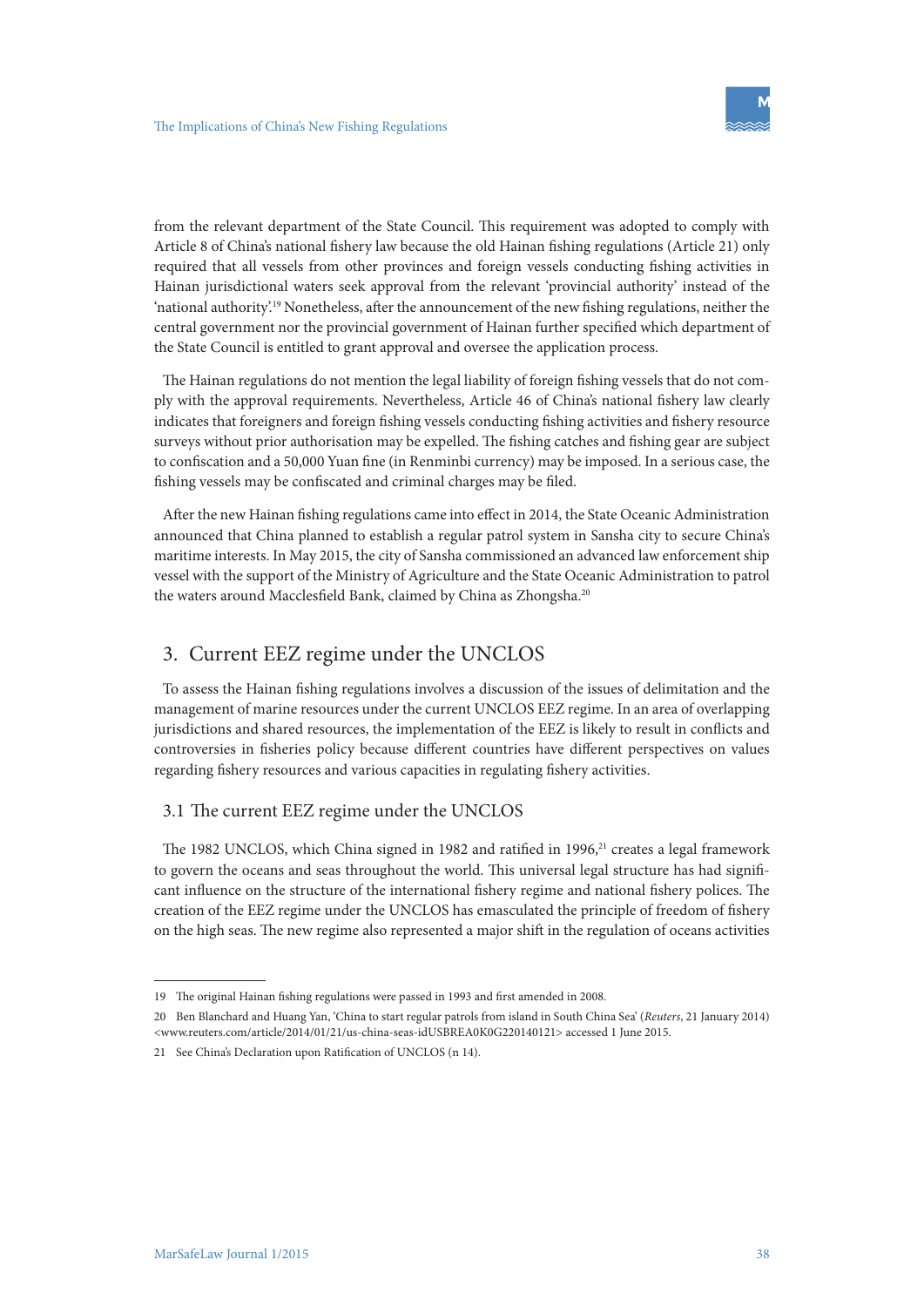and access to marine resources. This revolutionary change in the law of sea allows coastal states to have sovereign rights and jurisdiction for the purposes of exploiting and exploring marine resources in the area. In effect, the vast majority of the ocean fishing resources has been handed to the coastal states.<sup>22</sup>

#### 3.2 Sovereign rights on the living resources

The key provision in the UNCLOS regarding the EEZ regime is Article 55, which clearly states that the EEZ is a *sui generis* regime that belongs to neither the high seas nor to the sovereignty of coastal states. It provides that 'the exclusive economic zone is an area beyond and adjacent to the territorial sea, subject to the specific legal regime established in this Part, under which the right and jurisdiction of the coastal State and the rights and freedoms of other States are governed by the relevant provisions of this Convention.'23

With regards to the rights and duties of the EEZ, Article 56 UNCLOS further provides that the coastal states have 'sovereign rights' to explore, exploit, conserve and manage the living natural resources in the EEZ. Additionally, the provision also indicates that the coastal states have jurisdiction, but not sovereign rights, with regards to marine scientific research. The term 'sovereign rights' indicates that the coastal states do not have sovereignty over the EEZ, but they do have all other rights to adopt necessary measures for the conservation and use of natural resources in the EEZ. The sovereign right of the EEZ is exclusive but not preferential.<sup>24</sup>

# 3.3 Conflicts in the EEZ: the delimitation of the maritime boundary

With respect to the delimitation of the EEZ, Article 74 UNCLOS provides that the delimitation of the exclusive economic zone 'shall be effected by agreement on the basis of international law, as referred to in Article 38 of the Statute of the International Court of Justice, in order to achieve an equitable solution.'25 Under the current law of the sea regime, the principle that maritime delimitation is governed by international law is well-established, instead of being left for each coastal state to determine for itself.

Nonetheless, the UNCLOS contains no provisions addressing the issue of how to settle the conflicting sovereignty claims over land or land features in the seas. As in the case of *Pedra Branca*, the ICJ pointed out that states need to first determine which one has sovereignty over the island before

<sup>22</sup> R R Churchill and A V Lowe, *The Law of the Sea* (Manchester University Press, first published 1983) 160-62.

<sup>23</sup> ibid 166.

<sup>24</sup> See Malcolm D Evans, 'Maritime Boundary Delimitation: Where Do We Go from Here?' in David Freestone, Richard Barnes and David M Ong (eds), *The Law of the Sea: Progress and Prospects* (OUP 2006) 138.

<sup>25</sup> Churchill and Lowe (n 22) 191.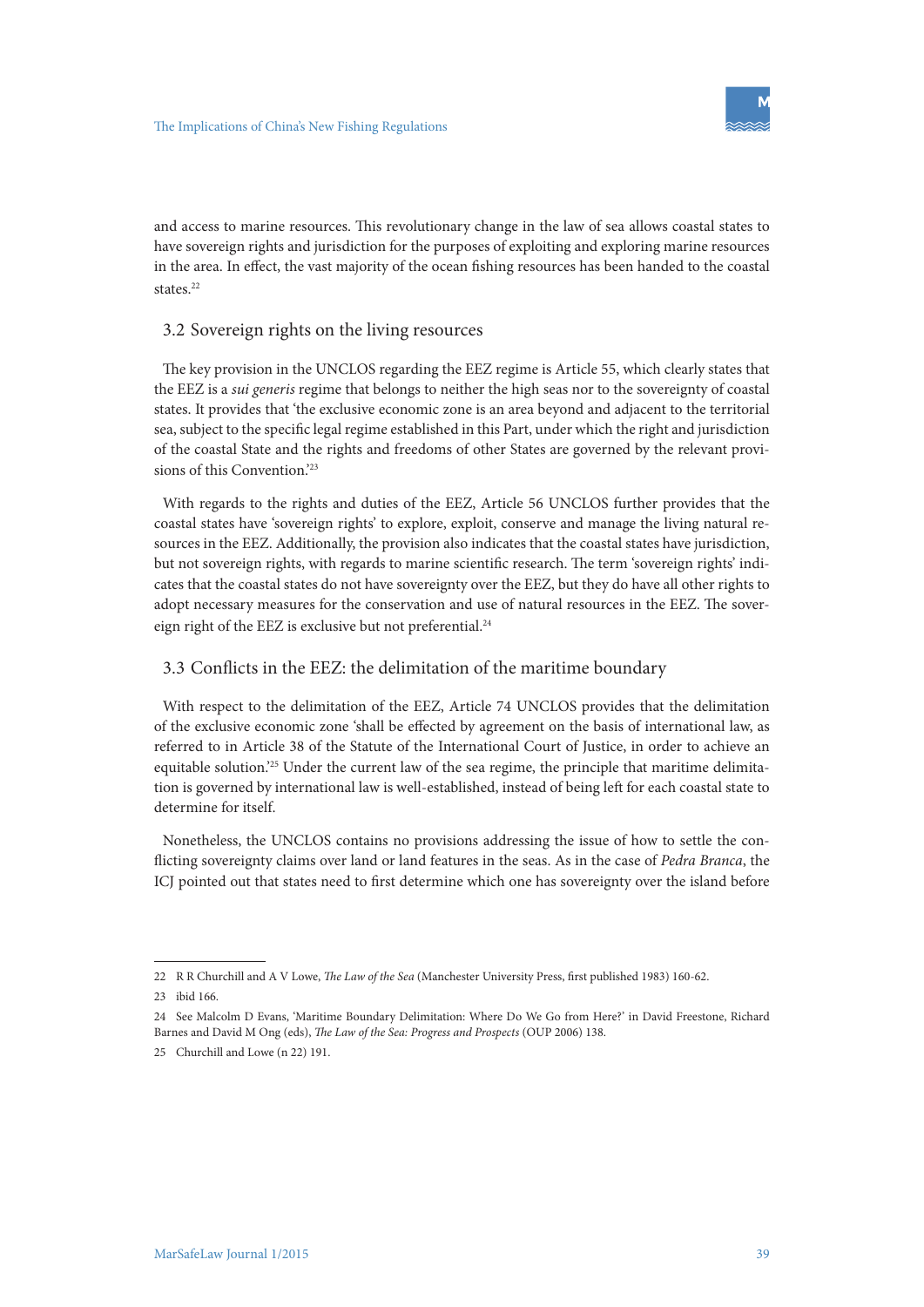they can proceed with negotiation on a delimitation agreement.26 Hence, maritime boundaries cannot be delimited until the sovereignty issue is decided. Article 74(2) UNCLOS further provides that if an agreement of delimitation cannot be reached through negotiation, the states can resort to the mechanism of compulsory binding dispute settlement provided for in Part XI of the UNCLOS. However, Article 298 provides that states have a right to opt out of the compulsory dispute settlement procedures in respect of disputes concerning the interpretation or application of the provisions on maritime boundary delimitation.<sup>27</sup> Furthermore, Article 74(3) provides that:

Pending agreement as provided for in paragraph 1, the States concerned, in a spirit of understanding and cooperation, shall make every effort to enter into provisional arrangements of a practical nature and, during this transitional period, not to jeopardize or hamper the reaching of the final agreement. Such arrangements shall be without prejudice to the final delimitation.

Thus, states unable to reach a delimitation agreement may work together to establish a joint area to manage and exploit fishery resources.28

# 4. Conservation and management of fishery resources in the EEZ

The establishment of the EEZ regime has significantly altered the distribution of fishery resources. Nonetheless, the rules under the UNCLOS provide little guidance regarding the extent to which the coastal states may regulate foreign vessels in its EEZ for the purpose of marine conservation, not to mention in the area of overlapping EEZs claimed by different countries.

The establishment of the EEZ regime also entitles the coastal states to manage and monitor the fishery resources. An effective mechanism to conserve and mange fisheries in the EEZ is of fundamental importance since over 90 per cent of commercial fisheries are located within the EEZs. The coastal states are entitled to the sovereign right to manage the marine resources within their EEZ. These rights are also subject to a number of duties. Article 61 UNCLOS provides that the coastal states bear the duties to ensure through proper conservation and management measures that the maintenance of the living resources in the exclusive economic zone is not endangered by over-exploitation. As appropriate, the coastal states and competent international organisations, whether subregional, regional or global, shall cooperate to adopt international instruments to achieve the above stated goals and to determine the total allowable catch (TAC) of the living resources in the EEZ. The coastal states are also required to 'promote the objective of optimum utilization of the living resources in the exclusive

<sup>26</sup> *Case Concerning Sovereignty Over Pedra Branca/Pulau Batu Puteh, Middle Rock and South Ledge (Malaysia/Singapore)*  (Merits) [2008] ICJ Rep 12.

<sup>27</sup> Churchill and Lowe (n 22) 454-55.

<sup>28</sup> ibid 198-99.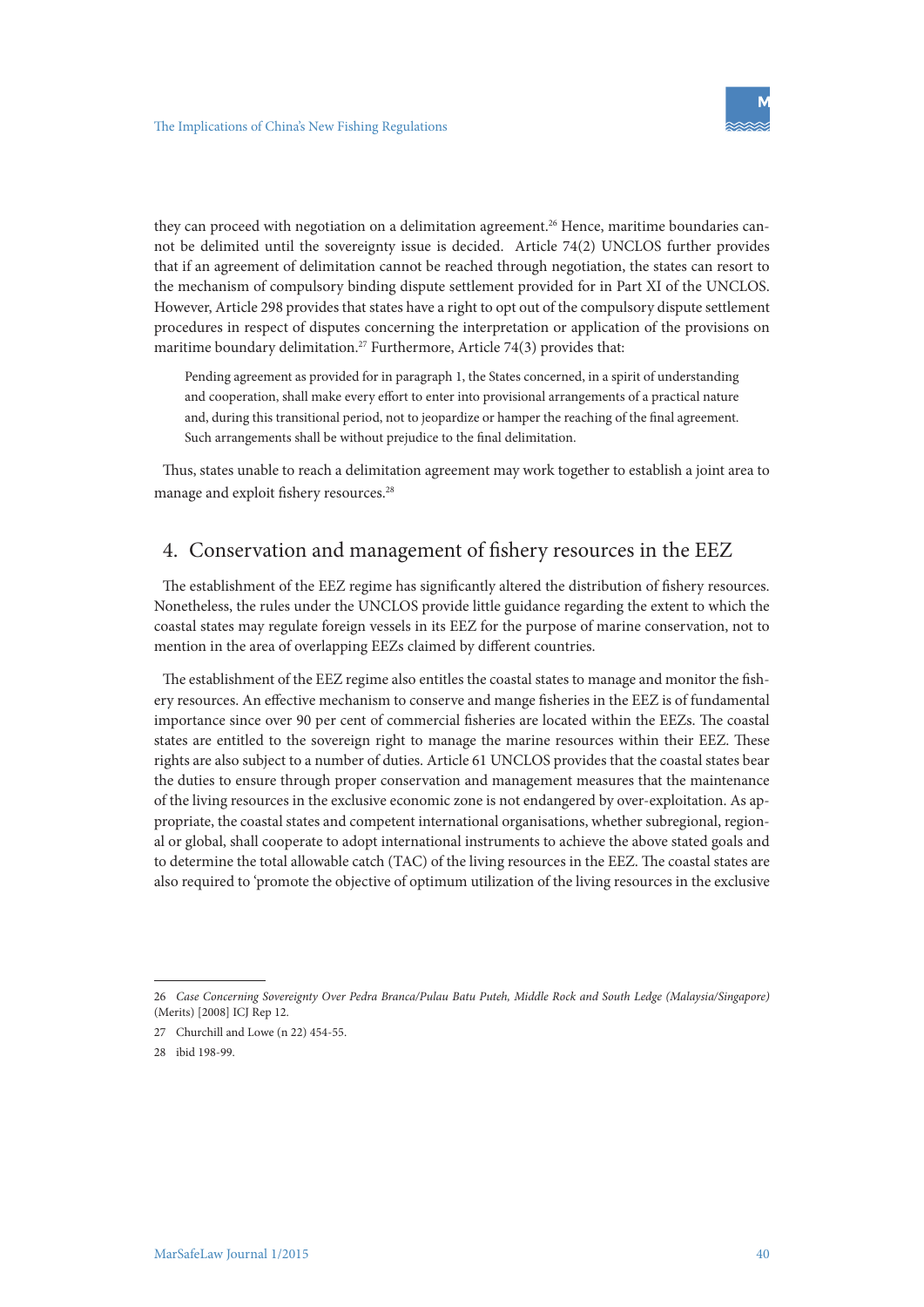economic zone without prejudice to article 61.'29

Additionally, the UNCLOS gives the coastal states broad discretion to take measures in regulating fishing activities conducted by foreign vessels. Article 62(4) elaborates the types of laws and regulations that the coastal states may employ for the purposes of conservation and utilisation of the living resources. These include licenses, fees and remuneration, species restrictions and catch quotas, age and size of the fish, fishing seasons and areas, permitted vessels and equipment, required information, fisheries research, observers or trainees, landing, joint ventures, training and transfer of technology, and enforcement. Article 62(5) requires the coastal states to give due notice of conservation and management laws and regulations.

# 5. Assessment of the Hainan fishing regulations under the current UNCLOS EEZ regime

Setting aside the competing sovereignty claims over the islands and disputed maritime boundaries in the SCS, the Hainan fishery regulations are in fact compatible with the EEZ rules under the UN-CLOS for the following reasons.

First, China is entitled to issue regulatory measures for the conservation and exploitation of marine resources within its claimed EEZ in the SCS. China has made a territorial claim over the islands in the SCS and claim 200 miles of the EEZ in its Territorial Sea and Contiguous Zone Law and EEZ/CS Law. China has further reiterated its territorial and jurisdictional claims in the area in the two Notes Verbales, from 2009 and 2011, submitted to the United Nations Secretary-General.30 Therefore, the new fishery regulations govern the maritime areas that China claims as their territorial waters and EEZ.

Second, according to the statement above, the purpose of the new Hainan fishery regulations is to strengthen the regulation of fishing activities and to protect fish stocks in the SCS. From this point of view, the new regulations are compatible with the UNCLOS, which gives the coastal states the sovereign rights of exploitation and exploration of fishery resources in their claimed EEZ. Additionally, the coastal states enjoy broad discretion in adopting measures or instruments to regulate fishing activities in their EEZ. Hence, the requirement of the new fishing regulations, which asks foreign vessels to seek approval from Chinese authorities, is not a contravention of the UNCLOS.

Third, as a matter of fact, China has made no clear argument that the controversial 'dashed line' is intended to depict a unilateral maritime boundary claim. Even if the issue of maritime boundary de-

<sup>29</sup> Ma Carmen A Ablan and Len R Garces, 'Exclusive Economic Zones and the Management of Fisheries in the South China Sea' in Syma A Ebbin, Alf Håkon Hoel and Are K Sydnes (eds), *A Sea Change: The Exclusive Economic Zone and Governance Institutions for Living Marine Resources* (Springer 2005) 146-49.

<sup>30</sup> Masahiro Miyoshi, 'China's "U-Shaped Line" Claim in the South China Sea: Any Validity Under International Law?' (2012) 43 Ocean Development & International Law 1, 5-6.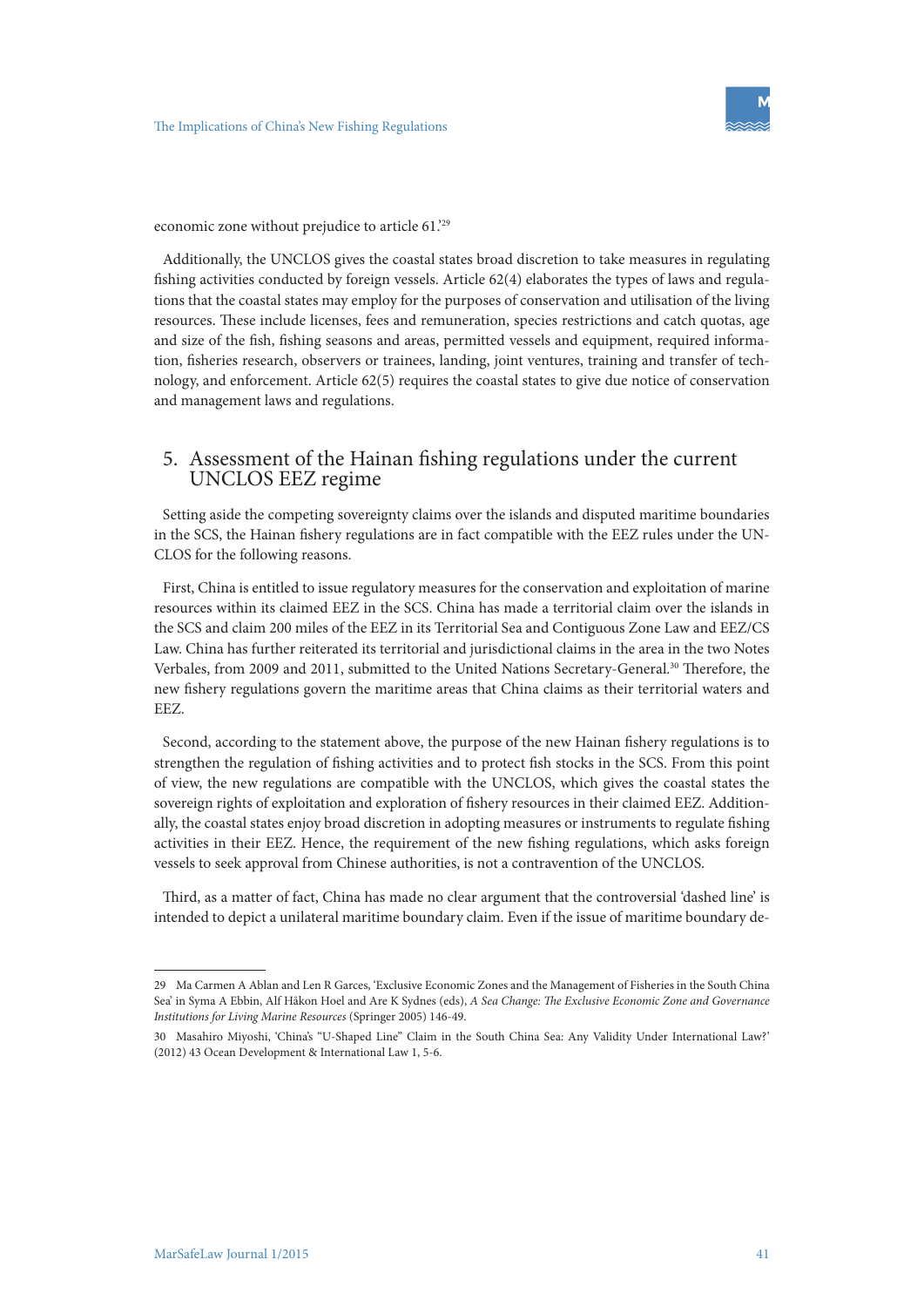limitation arises, the delimitation of maritime boundaries in the overlapping jurisdictions in the SCS requires China to negotiate and reach an agreement with other claimant states in the SCS under the current rules of the UNCLOS. However, it is unlikely that China and the claimant states will be able to reach a delimitation agreement in the near future due to the growing tensions in the area. China has made its refusal to participate in the proceedings of international tribunals clear.<sup>31</sup> Therefore, before a final maritime delimitation can be decided by either an international tribunal or an agreement is made among claimant states, the bordering states cannot be prevented from claiming their EEZ and imposing regulatory measures in order to regulate the exploitation and exploration of marine resources in the SCS. In other words, as one of the claimant states in the SCS, China's actions with regards to the regulation of the fishery resources is not without legal grounds under the current EEZ regime. Nevertheless, China's regulations cannot prevent other claimant states from taking similar measures in regulating or conducting fishing or other related activities in their claimed EEZ.

Nevertheless, the above analysis is subject to several caveats. First, as discussed in the previous paragraph, the UNCLOS does not govern the issues of competing sovereignty claims over territorial disputes. Since sovereignty over the islands in the SCS is still in dispute, the overlapping EEZ claims cannot be examined and delimited under the UNCLOS. Second, China's claimed maritime zones in the SCS appear to overlap with those claimed by other bordering states. Hence, the kinds of rights and jurisdiction China can assert in the SCS remained unresolved.

# 6. Conclusion

Even though the new Hainan fishing regulations are compatible with current EEZ rules under the UNCLOS, this does not necessarily imply that China enjoys the exclusive right to exploit and manage fishery resources in the disputed SCS.

#### 6.1 Conflict or cooperation: why is cooperation a better solution?

It is true that the new Hainan fishing regulations do not articulate new policy measures regarding foreign vessels in the disputed SCS. However, the intention of China to re-emphasise the old regulations at a time when tensions in the area are escalating is not trouble-free.<sup>32</sup> In an area of overlapping jurisdictions and shared resources, the implementation of EEZs is likely to result in conflicts and controversies in fishery policy since different countries have different perspectives on values regarding fishery resources and various capacities in regulating fishery activities.

Acting alone without recourse to international cooperation and negotiation could undermine the international law of the sea regime and jeopardise political stability, economic development and

<sup>31</sup> Beckman (n 10) 158.

<sup>32</sup> Carl Thayer, 'China's New Fishing Regulations: An Act of State Piracy?' (*The Diplomat*, 13 January 2014) <http://thediplomat.com/2014/01/chinas-new-fishing-regulations-an-act-of-state-piracy/ > accessed 1 June 2015.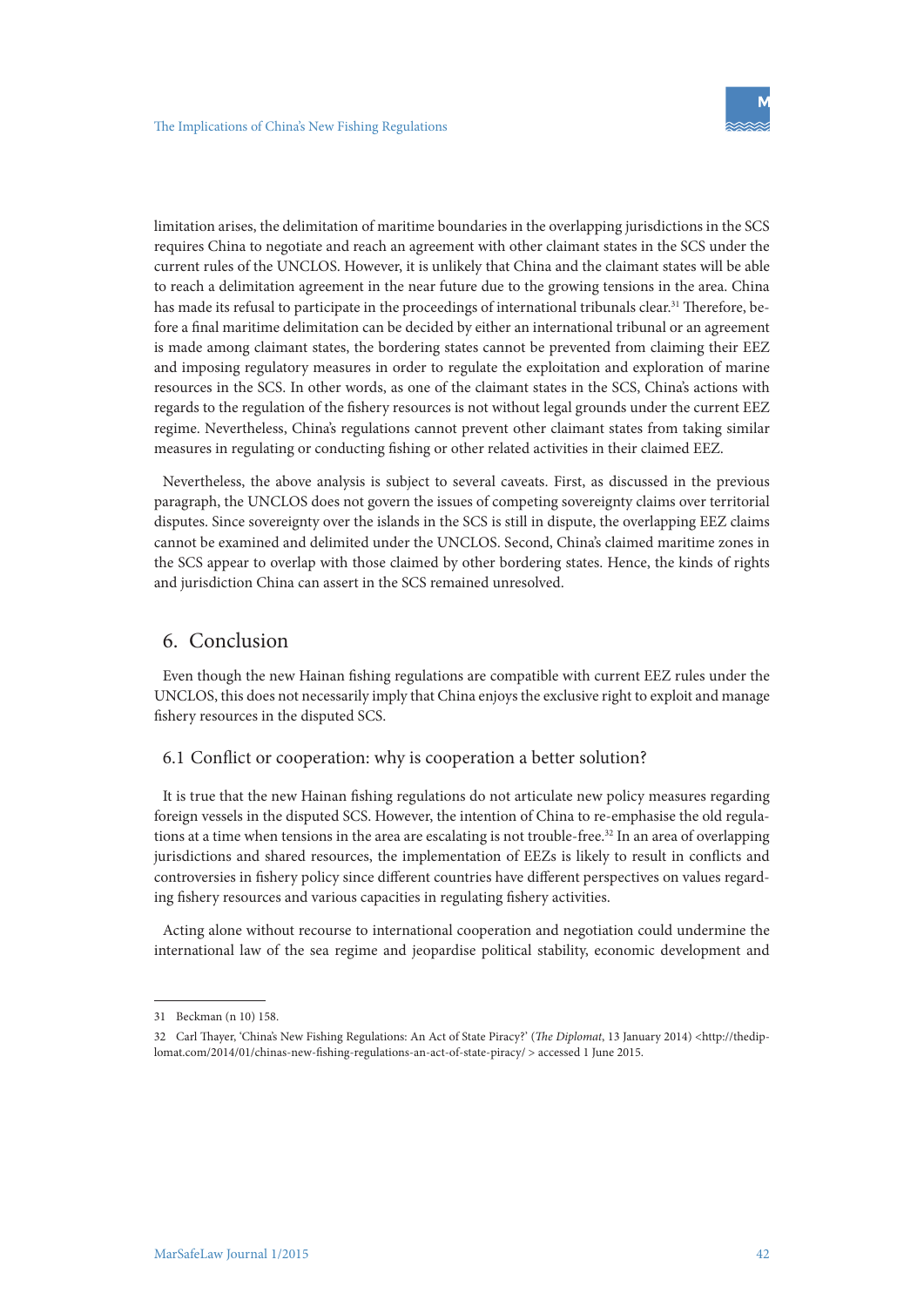environmental protection in the SCS area. Therefore, how to deal with the fishery issues in the SCS remains challenging and closely related to China's rise in the Asia-Pacific region.

As a matter of fact, the delimitation of overlapping EEZs can be more than drawing a boundary line.33 Apart from the territorial and maritime disputes in the SCS, forming a cooperative regime in fishery resource conservation, as mentioned in Article 74(3) UNCLOS, is in fact a win-win solution for all. First, a cooperation regime would have little effect on the disputed claims over the maritime boundary, but it would help significantly with regard to easing the potential conflicts in the area. It is difficult to settle the overlapping maritime territorial disputes in the area of the SCS because the UNCLOS contains no provisions to deal with this type of case. Nonetheless, to form a regional or multilateral cooperation scheme intended to preserve the depleting fishery resources is not only an urgent task, but it is also a practical step towards reducing the increased tensions in the area and pave the way to peaceful solutions of the territorial claims. There is no doubt that the disputes of territorial claims and the overlapping jurisdictions in the SCS are unlikely to come to an end in the near future due to the complexity of the involved political and economic concerns. Yet a multilateral agreement regarding the exploration and management of marine resources in the area will neither jeopardise the Chinese territorial claims nor will it diminish Chinese assertions.

Second, a cooperation framework will enhance the conservation and preservation of the deteriorating fishery resources in the area. Aside from political concerns, the marine resources in the SCS are of great importance to the bordering countries from both an economic and an environmental perspective. Current fishery resources in the area are facing a crisis of depletion and overfishing. Hence, it is urgent for the bordering states to bring joint actions to manage and preserve fish stocks in the SCS.

Third, from the Chinese perspective, China's leadership in fostering the joint actions will provide clear and convincing evidence of China's willingness to comply with international law, will strengthen its leading position and garner support from its neighbouring states in the region.

#### 6.2 Taiwan's perspective

Although the status of Taiwan as a country has remained questionable and its role in the various SCS disputes is often overlooked, it is impracticable to exclude Taiwan from the discussions surrounding SCS disputes due to Taiwan's active role in distant water fishing industries and Taiwan's long-term claims of territory and jurisdiction in the area.<sup>34</sup> Additionally, Taiwan has occupied Taiping Island (Itu Abu), the largest of the Spratly Islands since 1956.<sup>35</sup> For the past few years, Taiwan has

<sup>33</sup> Churchill and Lowe (n 22) 198-99.

<sup>34</sup> Fu-Kuo Liu, 'Taiwan's South China Sea policy Revival' in Pavin Chachavalpongpun (ed), *Entering Uncharted Waters? ASEAN and the South China Sea* (Institute of Southeast Asian Studies 2014) 223.

<sup>35</sup> The Ministry of Foreign Affairs of the Republic of China (Taiwan), Statement on the South China Sea No. 001 (7 July 2015) <www.mofa.gov.tw/en/News\_Content.aspx?n=1EADDCFD4C6EC567&s=EDEBCA08C7F51C98> accessed 15 July 2015.